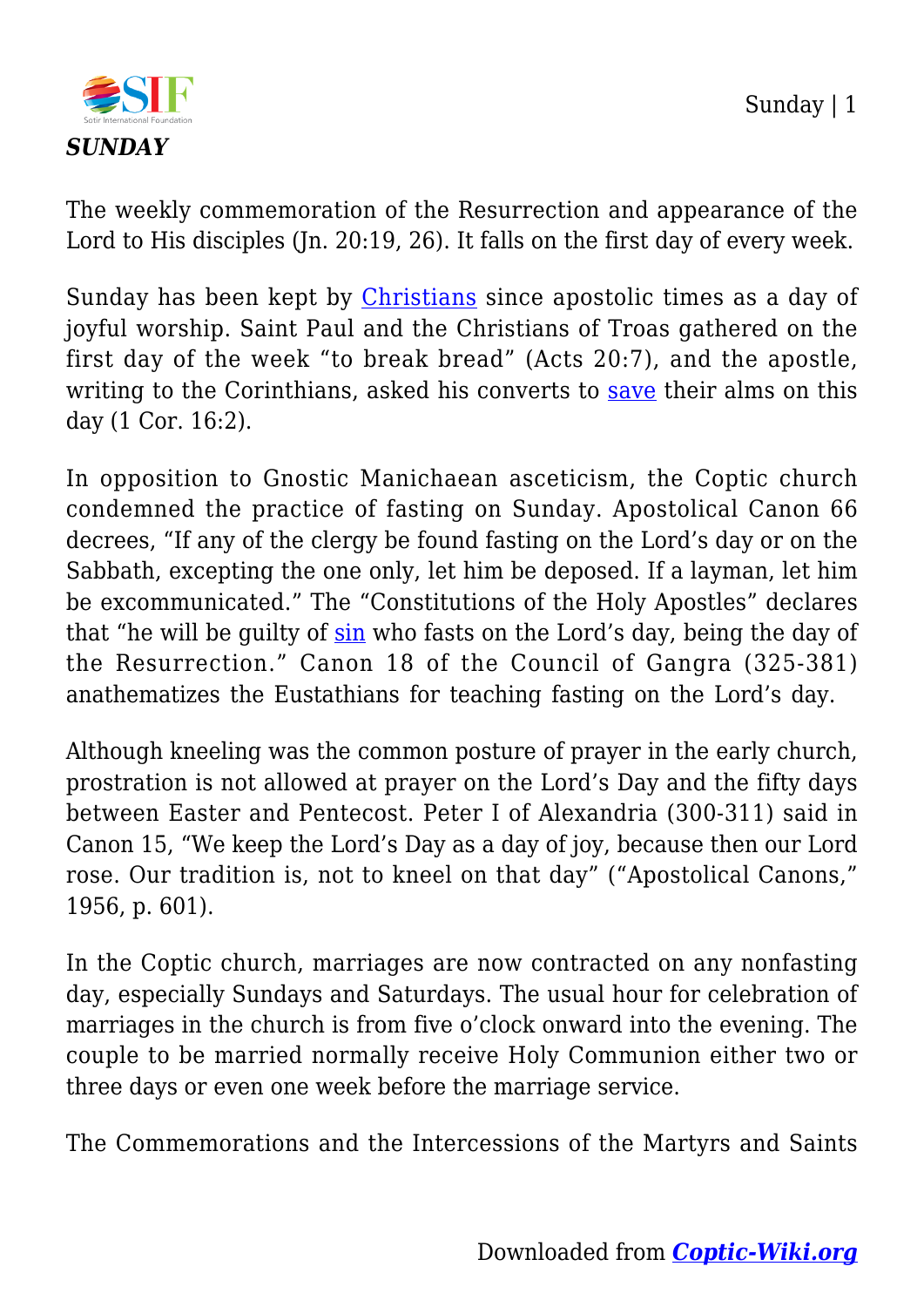

form a consistent part of the PSALMODIA, the liturgy, and the Synaxarion of the Coptic church, and are to be sung or read every day, including Sunday. This does not contradict canon 51 of the Council of Laodicea (343-381), which states, "The nativities of Martyrs are not to be celebrated in Lent, but commemorations of the Holy Martyrs are to be made on the Sabbaths and the Lord's days." This is because the Divine [Liturgy](https://coptic-wiki.org/tag/liturgy) was not to be celebrated in Lent, except on Saturday and Sunday, a practice still observed by the Syrians, Armenians, and Greeks.

On Sundays all the year round, burial and memorial services for the dead are to be performed without using the mourning melody. Hymns are to be sung only to the BIKAWARNIDAS, called *al-lahn al-sanawi* (i.e., the ordinary melody; see LAHN).

This is in accordance with canon 11 of Pope CHRISTODOULUS (1046-1077), which says, "And there shall not be allowed on Sundays weeping or lamentation or speeches, and it is not allowed to a Christian to do this or anything of it for the dead, except the Intercession and the Eucharist and the prayer for the dead and alms, in the measure of his (the Christian's) ability, that the Lord may have mercy upon the souls of your dead."

## **BIBLIOGRAPHY**

- Muyser, J. "Le Samedi et le Dimanche dans l'eglise et la littérature coptes." In *Le Martyre d'apa Epima,* ed. Togo Mina. Cairo, 1937.
- Riedel, W., and W. E. Crum. *The [Canons](https://coptic-wiki.org/tag/canons) of Athanasius.* London, 1904; repr. 1973.
- Safi ibn al-'Assal, al-. *Al-Kitab al-Qawanin* (Book of Canons), ed. [Murqus](https://coptic-wiki.org/tag/murqus) Jirjis. Cairo, 1927.

## **EMILE MAHER ISHAQ**

Tags: [Liturgy](https://coptic-wiki.org/category/liturgy), [Culture,](https://coptic-wiki.org/category/culture) [History](https://coptic-wiki.org/category/history)